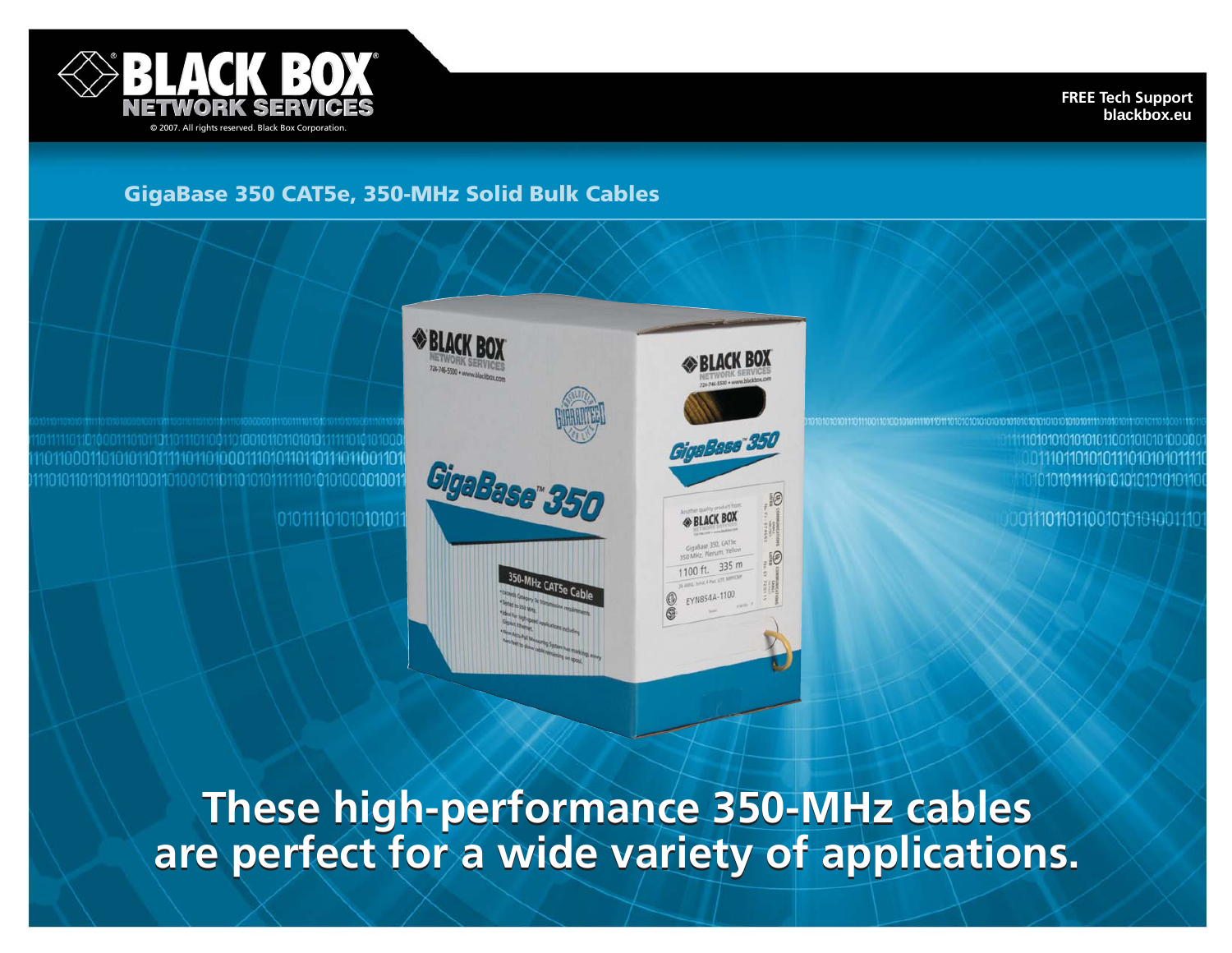### **FEATURES**

- **For 10BASE-T/100BASE-TX/1000BASE-T, voice, T1, 155-Mbps ATM, and other high-speed applications.**
- **Cables are either 1100 feet (335.2 meters) or 1000 feet (304.8 meters) long.**
- **With the Accu-Pull measuring system, you'll always know how much cable is left on the spool.**
- **Tested to 350 MHz.**
- **Low attenuation.**
- **Low Power Sum crosstalk.**
- **Extra headroom provides room for future growth.**
- **Both boxed reel and pull box versions enable easy dispensing.**

## *Buyer's Guide* **Electrical Performance Specifications**

| <b>Frequency</b><br><b>MHz</b><br>(maximum) | Attenuation<br>dB/100 m<br>(328 ft.)<br>(maximum) | <b>ACR</b><br>dB/100 m<br>(328 ft.)<br>(minimum) | <b>PS-ACR</b><br>dB/100 m<br>(328 ft.)<br>(minimum) | <b>NEXT</b><br>dB<br>(minimum) | <b>PS-NEXT</b><br>dB<br>(minimum) | <b>ELFEXT</b><br>dB/100 m<br>(minimum) | <b>PS ELFEXT</b><br>dB/100 m<br>(minimum) | <b>Return</b><br>Loss dB<br>(minimum) |
|---------------------------------------------|---------------------------------------------------|--------------------------------------------------|-----------------------------------------------------|--------------------------------|-----------------------------------|----------------------------------------|-------------------------------------------|---------------------------------------|
|                                             | $\overline{2}$                                    | 66.3                                             | 64.3                                                | 68.3                           | 66.3                              | 63.8                                   | 60.8                                      | 20                                    |
| $\overline{4}$                              | 4.1                                               | 55.2                                             | 53.2                                                | 59.3                           | 57.3                              | 51.7                                   | 48.7                                      | 23                                    |
| 8                                           | 5.8                                               | 49                                               | 47                                                  | 54.8                           | 52.8                              | 45.7                                   | 42.7                                      | 24.5                                  |
| 10 <sup>10</sup>                            | 6.5                                               | 46.8                                             | 44.8                                                | 53.3                           | 51.3                              | 43.8                                   | 40.8                                      | 25                                    |
| 16                                          | 8.2                                               | 42.1                                             | 40.1                                                | 50.3                           | 59.3                              | 39.7                                   | 36.7                                      | 25                                    |
| 20                                          | 9.3                                               | 39.5                                             | 37.5                                                | 48.8                           | 46.8                              | 37.8                                   | 34.8                                      | 25                                    |
| 25                                          | 10.4                                              | 36.9                                             | 34.9                                                | 47.3                           | 45.3                              | 35.8                                   | 32.8                                      | 24.3                                  |
| 31.25                                       | 11.7                                              | 34.2                                             | 32.2                                                | 45.9                           | 43.9                              | 33.9                                   | 30.9                                      | 23.6                                  |
| 62.5                                        | 17                                                | 24.4                                             | 22.4                                                | 41.4                           | 39.4                              | 27.8                                   | 24.8                                      | 21.5                                  |
| 100                                         | 22                                                | 16.3                                             | 14.3                                                | 38.3                           | 36.3                              | 23.8                                   | 20.8                                      | 20.1                                  |
| 155                                         | 28.1                                              | 7.4                                              | 5.4                                                 | 35.5                           | 33.5                              | 20                                     | 17                                        | 18.8                                  |
| 200                                         | 32.4                                              | 1.4                                              | 0                                                   | 33.8                           | 31.8                              | 17.7                                   | 14.7                                      | 18                                    |
| 240                                         | 36                                                | <b>NA</b>                                        | <b>NA</b>                                           | 32.6                           | 30.6                              | 16.2                                   | 13.2                                      | 17.4                                  |
| 300                                         | 41                                                | <b>NA</b>                                        | <b>NA</b>                                           | 31.2                           | 29.2                              | 14.2                                   | 11.2                                      | 16.8                                  |
| 350                                         | 44.9                                              | <b>NA</b>                                        | <b>NA</b>                                           | 30.1                           | 28.1                              | 12.9                                   | 9.9                                       | 16.3                                  |

#### **OVERVIEW**

GigaBase® 350 CAT5e, 350-MHz Solid Bulk Cables (1100 feet [335.2 m] or 1000 feet [304.8 m] long) come in a boxed reel or pull box for convenient dispensing.

PVC and plenum styles are available. Both types comply with ISO/IEC 11801, ANSI/TIA/EIA 568A (Category 5), ANSI/ICEA S-90-661 (Category 5X-100), and NEMA WC 63.1 (Category 5).

This cable features the Accu-Pull Measuring System: Descending sequential foot markings let you know exactly how much is left on the spool.

Both cable types are UL® Listed. The PVC version is rated Type CMR, and the plenum version is rated as Type CMP. In addition, the cables are UL® PCC compliant, with the PVC version designated FT4 and the plenum version designated FT6.

These cables are sweep tested and characterized to 350 MHz. They're perfect for many applications, including 10BASE-T/100BASE-TX/1000BASE-T, 4-/16-Mbps Token Ring, 100VG, 100-Mbps TP-PMDD, 55-/155-Mbps ATM, and 622-Mbps ATM.

The PVC cables have polyolefin insulation and a flameretardant jacket. Use these cables for installation in vertical riser and general horizontal applications.

The plenum cables are insulated with FEP, and they have a compound jacket that is rated to 32°F (0°C) for lowtemperature handling. They're recommended for installation in ducts, plenums, and other spaces used as environmental air returns.

All GigaBase 350 CAT5e, 350-MHz Solid Bulk Cables have 24 AWG solid bare annealed copper conductors, a rip cord applied lengthwise under the jacket, and various pairing lays.